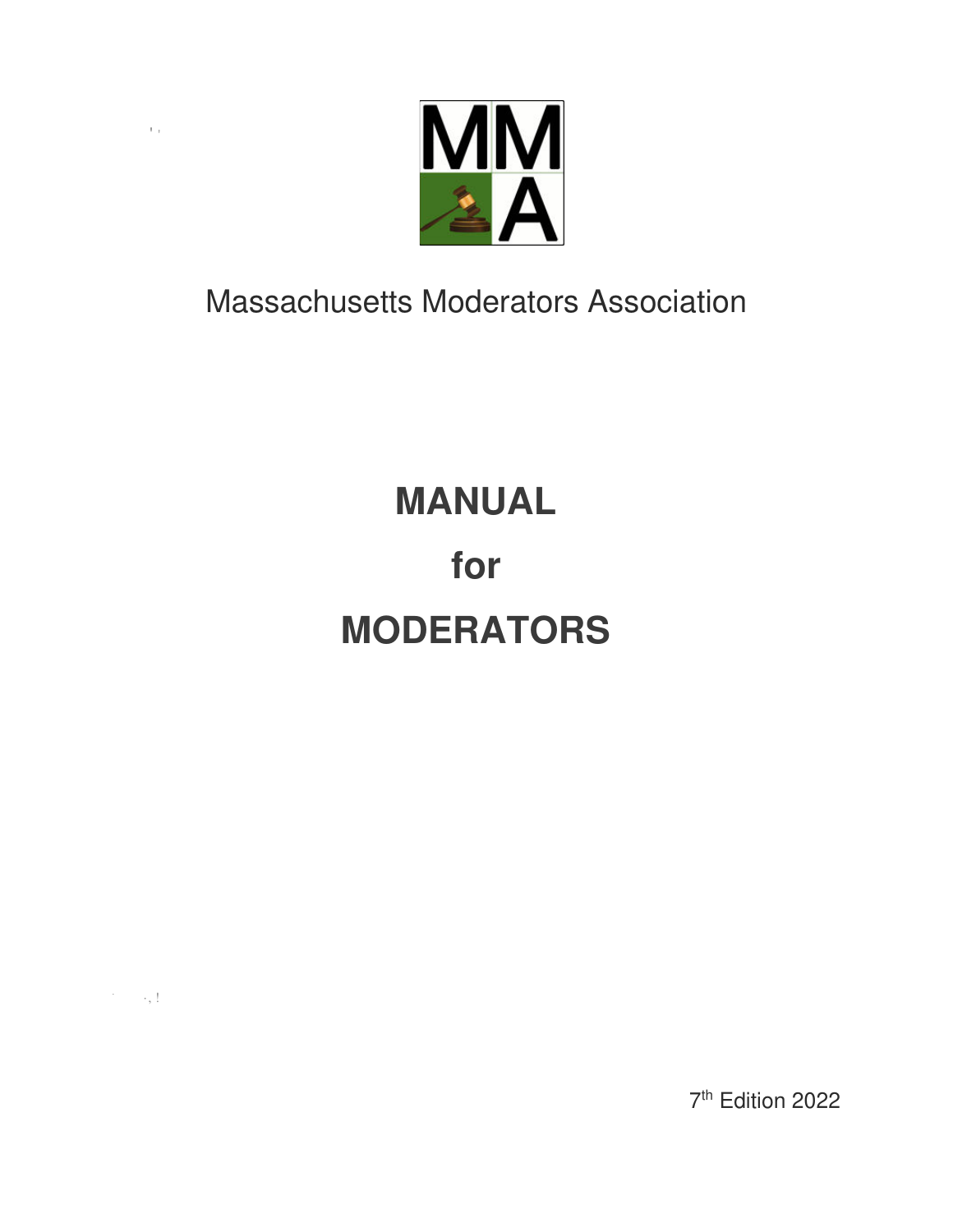## **Table of Contents**

|                                                                       | 3                 |
|-----------------------------------------------------------------------|-------------------|
|                                                                       | 4                 |
| Preparation to Act as Moderator<br>Ш.                                 |                   |
|                                                                       | 4                 |
|                                                                       | 4                 |
|                                                                       | 4                 |
|                                                                       | 5                 |
|                                                                       | 5                 |
|                                                                       | 5                 |
|                                                                       | 6                 |
|                                                                       | 6                 |
|                                                                       | $\overline{7}$    |
|                                                                       | 7                 |
| III. Preparation for Town Meeting                                     |                   |
|                                                                       | 8                 |
|                                                                       | 8                 |
| C. Communications with Sponsors of Articles Prior to the Meeting      | 8                 |
| D. Preparation and Distribution of Policies, Practices and Procedures | 8                 |
| E. Meeting Prior to Town Meeting for Sponsors and "Other Players"     | 9                 |
|                                                                       | 9                 |
| G. Orientation for New Representative Town Meeting Members            | 10                |
|                                                                       | 10                |
| IV. Physical Preparations and Facilities                              |                   |
|                                                                       | 10                |
|                                                                       | 10                |
|                                                                       | 11                |
|                                                                       | 11                |
|                                                                       | 12                |
| V. Conduct of the Meeting                                             |                   |
|                                                                       | 12                |
|                                                                       | $12 \overline{ }$ |
| C. Introductory Remarks at the Beginning of Town Meeting              | 12                |
|                                                                       | 12                |
|                                                                       | 13                |
| VI. After Town Meeting                                                |                   |
|                                                                       | 14                |
|                                                                       | 14                |
|                                                                       | 14                |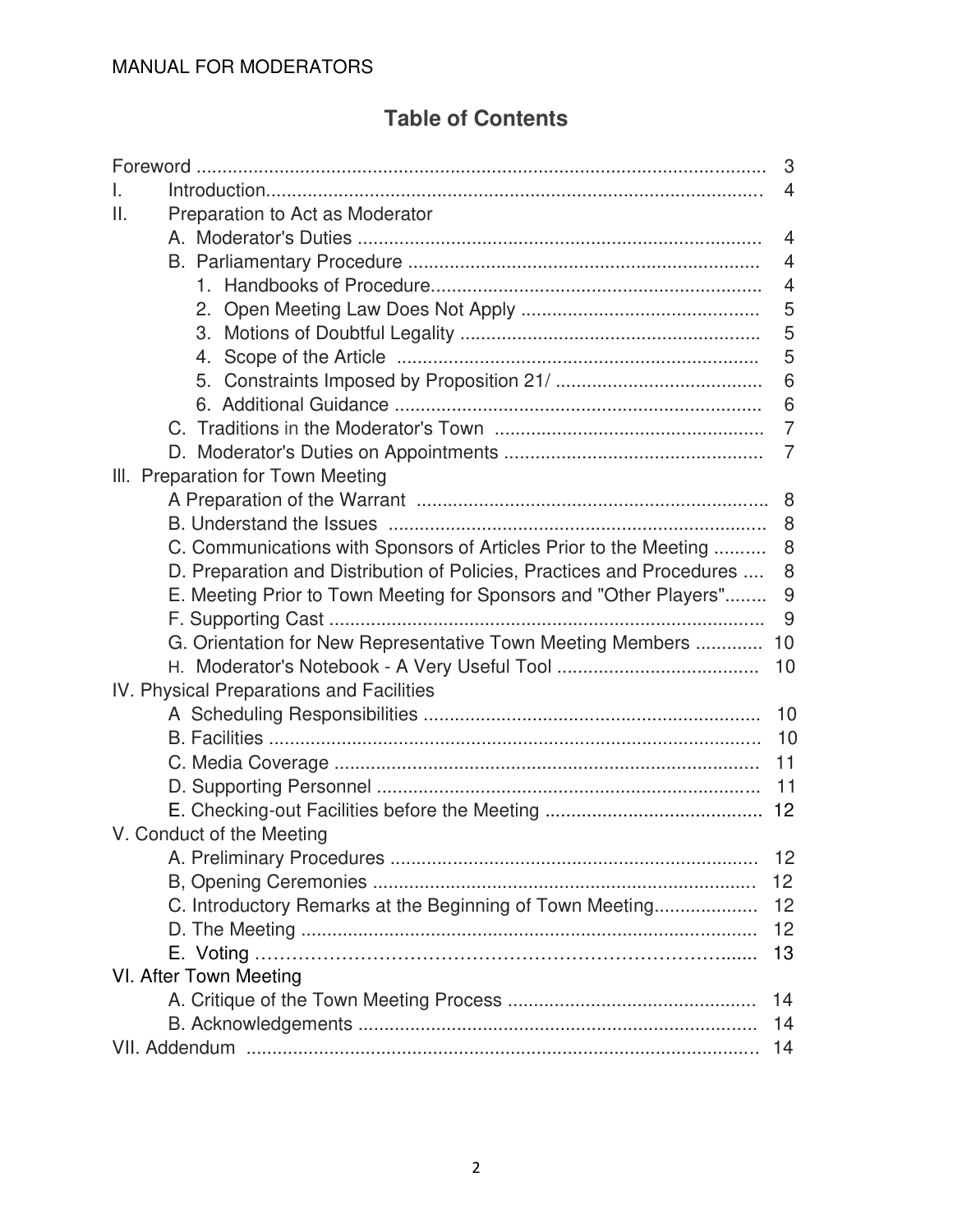#### **Foreword**

Congratulations on your election as your Town's Moderator. The voters have bestowed on you one of the Town's highest honors.

With that honor go important responsibilities. The voters, in effect, have said that you are a person who has what it takes to conduct a good town meeting and make wise committee appointments. Above all, they have said that you are a person of great integrity who will always put the good of the town and all its citizens as your number one priority.

Being town moderator is not a popularity contest. You must be prepared to deal evenhandedly with both supporters and opponents of questions and issues before the town. You should voluntarily make clear any possibility of a conflict of interest, financial or otherwise. The public perception of your high standard of integrity is of almost the same importance as your integrity itself.

This manual is intended to augment, not replace, other methods of preparing yourself for your new position. If upon first reading it seems to ask too much of the

moderator facing his or her first meeting, do think of it as a wish list; set your priorities and do what you reasonably can. You are encouraged to seek advice and counsel from your predecessor(s), moderators of nearby towns, members of the Massachusetts Moderators Association, your Town Clerk, Town Counsel, and other relevant persons.

The Massachusetts Moderators Association exists to foster the exchange of information and experience amongst all moderators in the Commonwealth. The Annual Meeting of the Association held in the late fall provides an opportunity to meet moderators from a wide variety of towns both large and small with both Open and Representative Town Meetings. There are panels of experienced moderators discussing several topics of current and general interest with ample opportunity for questions and contributions from the floor. The diversity of approaches is so great that even seasoned moderators learn something new at every meeting.

The Association's committee structure provides an opportunity to become active in the association thereby becoming acquainted with other moderators and the way in which their town meetings are conducted. The Committees of the association are:

- ❖ Communications Committee: Responsible for publishing the newsletter
- ❖ Legislative Committee: Tracks legislative and judicial decisions affecting town meetings.
- ❖ Membership Committee: Promotes the association and works to increase membership
- ❖ Moderator Advisory Committee (formerly Counseling/Technical Assistance Committee): Experienced moderators who are willing to be called or emailed for suggestions on how to handle difficult situations or to provide suggestions on where to go for help
- ❖ Archives Committee: Maintains the association's library and records currently housed in the Hazen Library in Shirley
- ❖ Education Committee: Responsible for creating vehicles to educate voters about the town meeting process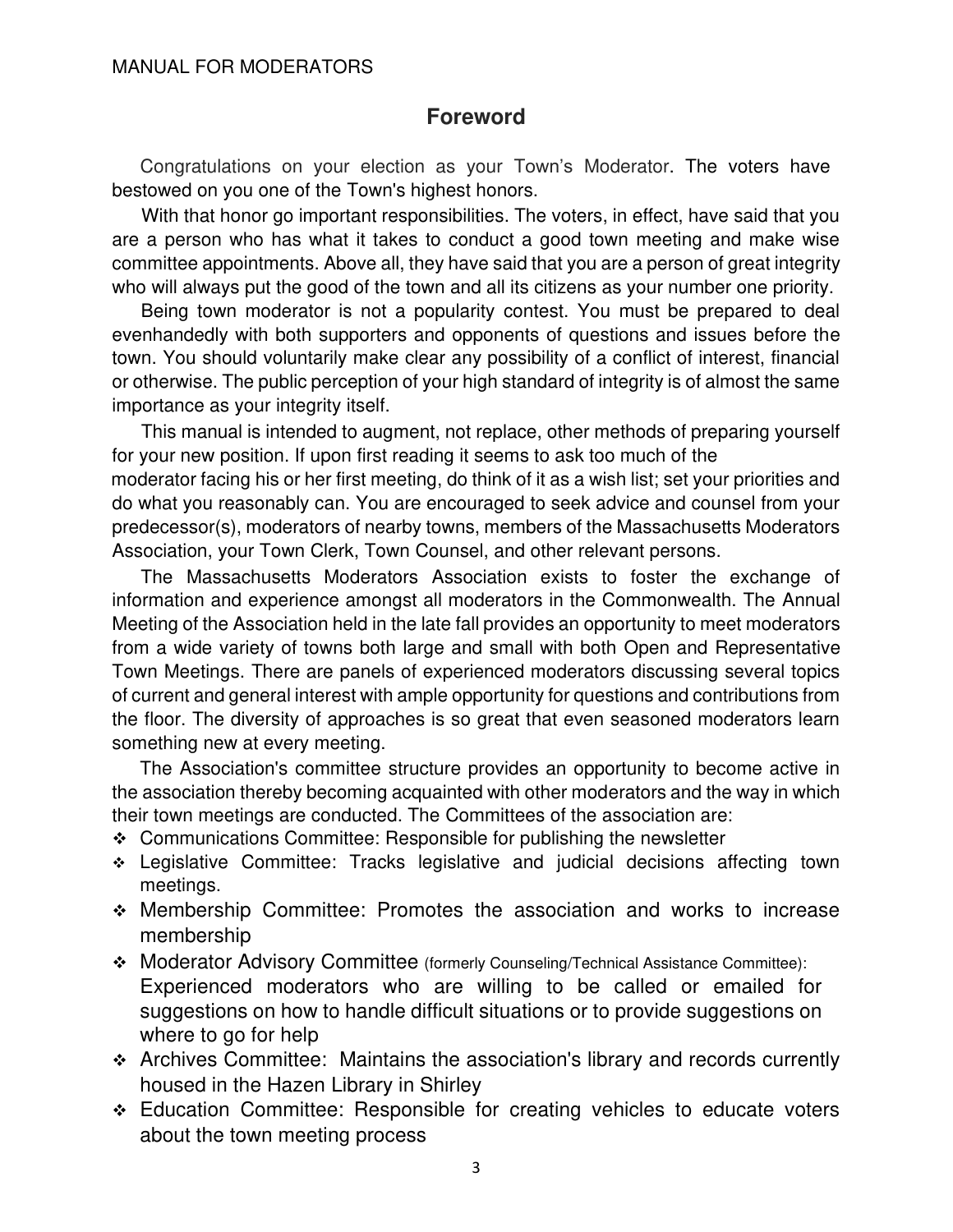#### **I. INTRODUCTION**

A moderator who faces his/her first town meeting has a formidable task. In the context of a smoothly run, well-constructed town meeting, the Moderator must learn a body of procedural rules and apply them in a competent, impartial manner as well as understand the substantive issues facing town meeting.

This manual has been prepared by moderators of both Open and Representative Town Meetings; whose first town meeting is recent enough to shed some insight on the issues presented the newly elected moderator. Its purpose is to assist the moderator in understanding the job itself, including the responsibility for appointments, to suggest some ideas for preparing for a town meeting, to point out potential pitfalls in the conduct of the meeting, and to suggest a vehicle for a "post-mortem" review of the meeting. The job of moderating should be satisfying, and the manual is intended to help the Moderator acquire a degree of comfort with the conduct of the meeting.

## **II. PREPARATION TO ACT AS MODERATOR**

A period of self-education is essential for a new moderator. For some who have previously held other responsible positions in town government it requires no more than having closely observed town meeting for a few years, either as a voter in an open town meeting or as a town meeting member; in any case, the following detailed suggestions may be helpful.

#### **A. Moderator's Duties**

Massachusetts General Laws Chapter 39, Sections 15 and 17, and not infrequently, a town's bylaws, spell out the moderator's powers, duties, and responsibilities. It is essential to acquire a firm understanding of the extent of the moderator's authority to conduct the town meeting as described in the association's 3rd edition of Town Meeting Time, and to review the statutory and bylaw powers, duties, and responsibilities with the town counsel.

#### **B. Parliamentary Procedure**

#### **1. Handbooks of Procedure**

A Moderator must understand the rules of parliamentary procedure that govern his or her town meeting. In some towns, Robert's Rules of Order apply.

In many towns, Town Meeting Time, A Handbook of Parliamentary Law written by moderators Richard Johnson, Benjamin Trustman, and Charles Wadsworth in 1962 (now in its third edition, ©2001 by the Massachusetts Moderators Association) is the moderator's guide to the conduct of the town meeting. This handbook has the great advantage of relative simplicity that permits the moderator to develop a good understanding of parliamentary procedure with reasonable effort. Unlike Robert's, it applies specifically to town meeting, rather than offering a general guide to parliamentary procedure. A thorough reading is an invaluable aid, and even highly experienced moderators read it over before the start of a town meeting. It should be kept at the Moderator's fingertips at town meeting since it can provide useful guidance

if an unusual procedure is presented. Copies may be obtained from the Massachusetts Moderators Association. Visit massmoderators.org for details.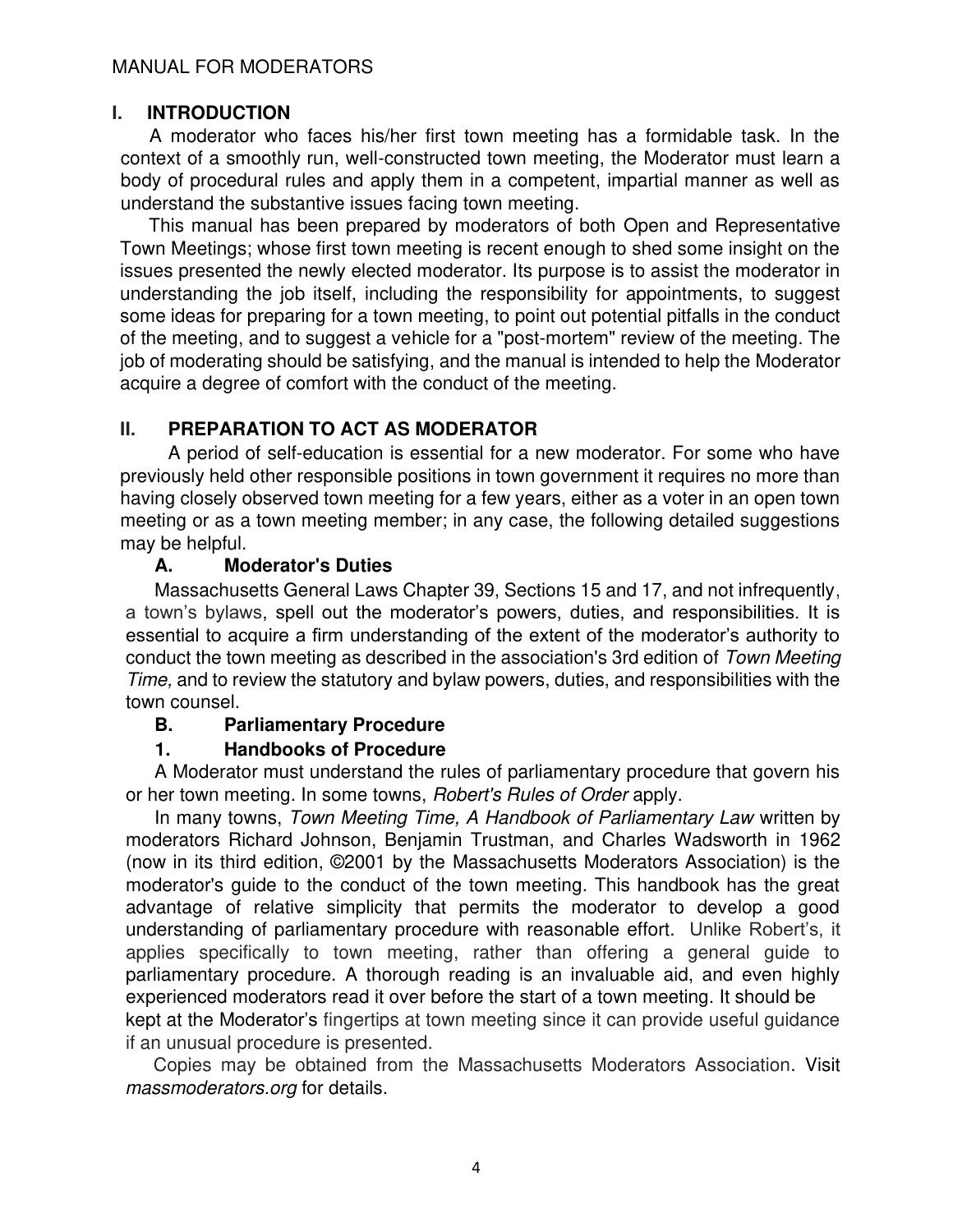#### **2. Open Meeting Law Does Not Apply to Town Meeting**

A Moderator should understand that a town meeting is a legislative body and **not** a governmental body according to the definitions contained in the Open Meeting Law, Section 23A of Chapter 39 of the Massachusetts General Laws. Accordingly, it is specifically exempt from the requirements of the Open Meeting Law.

#### **3. Motions of Doubtful Legality**

The standard references on parliamentary procedure are not clear in their guidance as to how to deal with situations in which the town is considering actions of doubtful legality.

Robert's Rules states unequivocally in Section 47, "No motion is in order which conflicts with the laws of the nation, state, or with the assembly's constitution or bylaws, and if such a motion is adopted, even by a unanimous vote, it is null and void."

There is discussion of the matter in Town Meeting Time on page 109 (Section 47, Point of Order.) Refusal by the Moderator to accept such motions by ruling them out of order, even on advice from Town Counsel and even if such ruling is consistent with traditions in the individual town, is problematic at best, and has been known to lead to legal challenges. The Moderator may believe a motion to be illegal, but he or she does not have the authority to rule on what is a matter of law rather than of procedure.

 Accordingly, a wiser course is to advise the meeting of the possible consequences of affirmative action on such motions and allow the chips to fall where they may. It is entirely appropriate for the Moderator to request that town counsel give an opinion to the meeting on the likely consequences of affirmative action by the meeting.

#### **4. Scope of the Article**

For an extensive discussion of this topic and numerous references to court cases, refer to Section 28 of Town Meeting Time. Much of the following is paraphrased from this section.

The purpose of a warrant **article** is to apprise or "warn" the voters as to the subject matter to be discussed, but the wording of the article need not provide details of the precise action that the meeting will be asked to take. The **motion** made under an article must spell out the details. To be in order, the ensuing discussion must be germane to the subject matter described in the article. Matters incidental to and connected with the subject of the article are proper for inclusion in the motion that is to be considered and acted upon. Under his or her authority to regulate the proceedings established by Section 15 of Chapter 39 of the Massachusetts General Laws, it is the duty of the Moderator to determine if the motion is within the scope of the article.

Articles should be interpreted in a liberal manner and not with strictness or rigidity, but main motions and amendments must stay within the four corners of the Article. Tradition plays an important role in the determination of what is permissible,

especially with respect to amounts to be appropriated. In some towns, no motion to appropriate even one cent more than a sum mentioned in an article is considered to be within the scope, while in other towns considerable latitude is considered acceptable, particularly if the wording of the article includes the phrase "or any other sum."

In general, motions calling for actions which are more specific than a range of general actions contemplated by the wording of an article are acceptable, whereas expansion in a motion of a specific action called for by the article to a more general situation is not acceptable. Thus, if the Warrant article calls for an appropriation to provide handicapped access to a school, a motion to appropriate funds for installation of an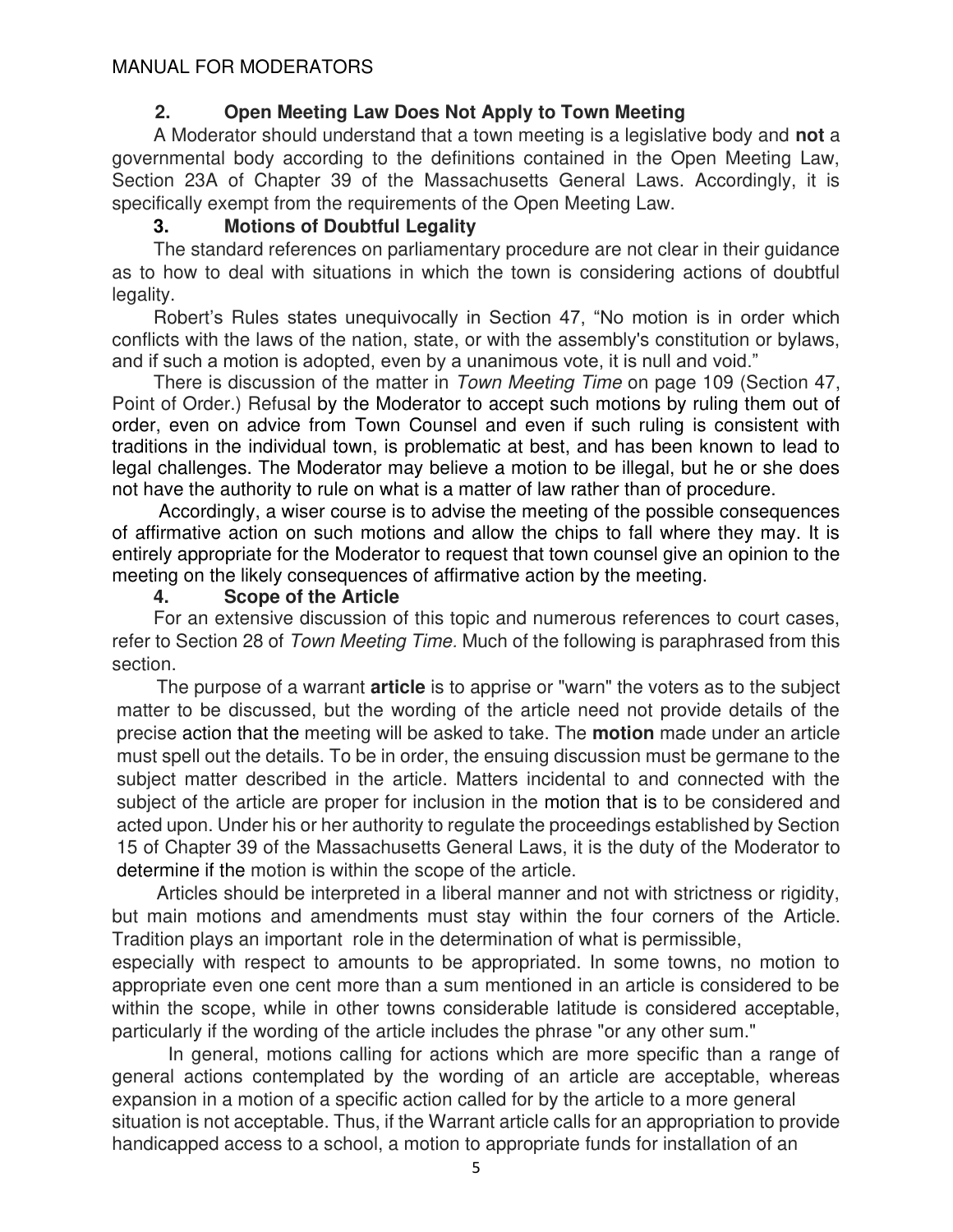#### MANUAL FOR MODERATORS

elevator would be in order, but a motion to appropriate funds for repairs to the school roof would not be within the scope of the article.

It is often a judgement call as to whether or not a motion is within the scope of the article. Various citizens, town officials, and Town Counsel may hold an opinion as to whether or not a motion is within the scope of the article, but the ultimate power to decide and regulate the proceedings resides solely with the Moderator.

#### **5. Constraints Imposed by Proposition 2 1/2**

The 1981 passage of Proposition 2 1/2 limiting the power of towns to appropriate and tax, has created the potential for passage of appropriations which exceed the limits allowed by the Commonwealth. If that is the situation upon final dissolution of town meeting, the town will inevitably be faced with the necessity of calling an additional special town meeting to resolve the matter to the satisfaction of the Commonwealth. Because of the complexity of dealing with such situations, moderators are well advised to give some thought as to how to deal with the issue should it arise. The most desirable course is to encourage such close cooperation between finance committee, school committee, and selectmen that all agree on the amounts to be recommended in all categories with total appropriations meeting the constraints of Proposition 2 1/2, thereby minimizing the likelihood of problems for the town and the moderator. If an override is deemed desirable to provide funds beyond those that can be raised within the applicable appropriation limits, motions should be worded so that the part of any appropriation which exceeds the normal limit is contingent upon passage of the ballot vote in the special election required by statute to authorize such appropriation.

In many towns, moderators have relied entirely on the good sense of those in attendance to avoid ending the meeting with appropriations in excess of the statutory limit. In a few towns, formal procedures have been adopted to control the manner in which motions are made to ensure that total appropriations are in accordance with the requirements of Proposition 2 1/2. Being a legislative body, a town meeting has the authority to impose rules upon itself with respect to the conduct of the meeting. If such rules are adopted as a "Rule of the Meeting" by vote of those assembled rather than as a town bylaw they will apply only to the current meeting including adjourned sessions. Imposition of such rules by the moderator without a vote of the meeting has been challenged successfully in court and should be avoided. In other towns, rather than adopting formal rules with respect to allowable motions, the moderator has developed and explained an orderly procedure for reconsideration whereby the total

appropriations can be brought within statutory limits before final dissolution of the meeting. Design of such procedures may require some care in towns having bylaws regarding reconsideration.

#### **6. Additional Guidance**

A moderator may wish to attend a town meeting in a neighboring community in order to watch an experienced moderator in action. The panels and workshops at the annual meeting of the Massachusetts Moderators Association each fall provide especially helpful suggestions.

Members of the association's Moderator Advisory Committee are an excellent source of advice on dealing with parliamentary issues, especially if the questions can be posed well in advance of the meeting at which they are expected to arise.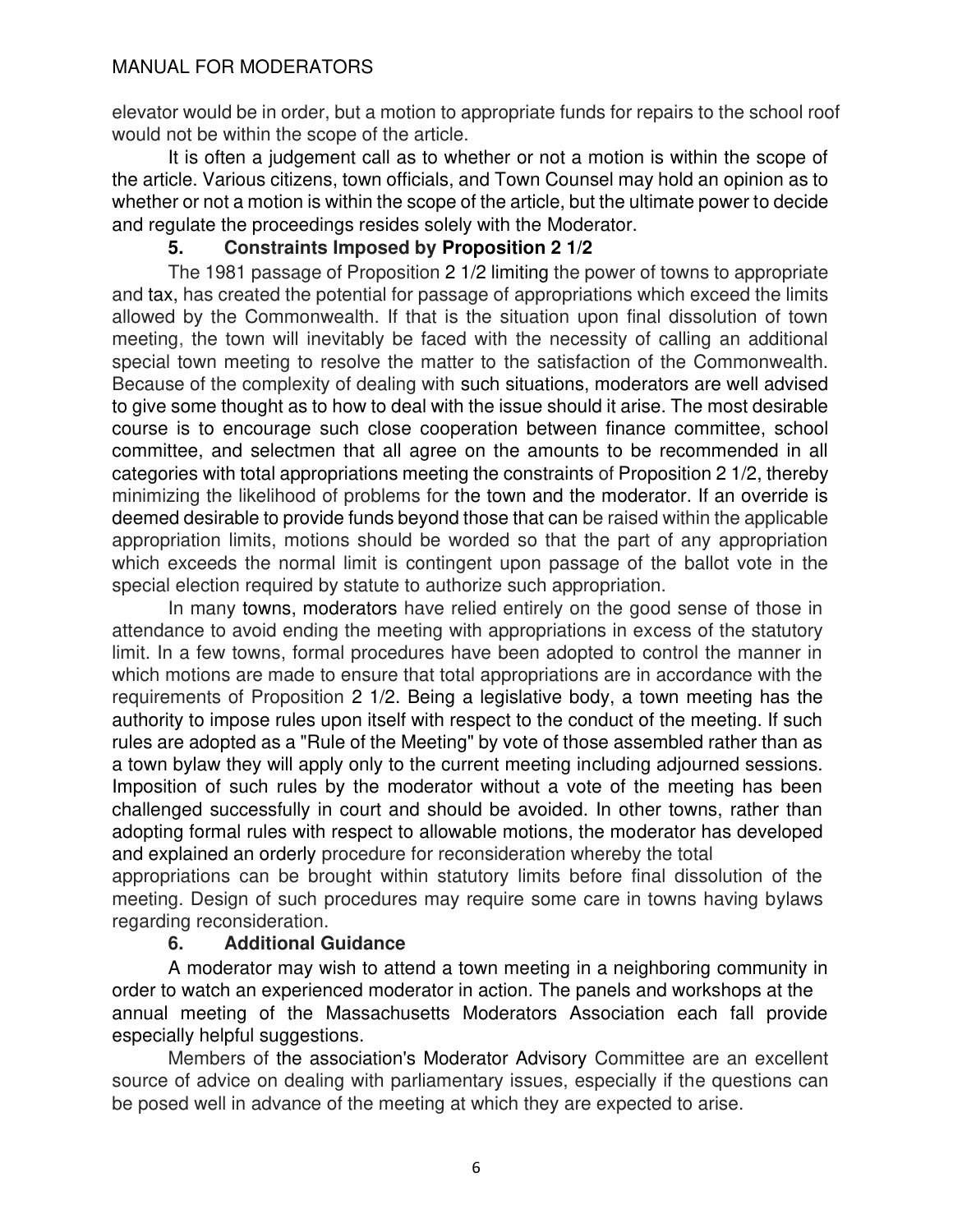## **C. Traditions in the Moderator's Town**

The Moderator should become familiar with the town bylaws, written procedures and guidelines relating to town meeting. Although it is essential to have a basic understanding of the parliamentary rules and the town's own written procedures on the limits to debate, for example, the moderator must understand how his or her town has traditionally viewed these matters and others, such as:

• Requirements for a quorum

• Content of opening ceremonies at town meeting, which may include recognition of citizens for outstanding service, an invocation or moment of meditation, moment of silence for deceased individuals and a flag ceremony, with or without a pledge of allegiance

Policy on radio and television coverage of the meeting

• Policies on the presentation and speaking to articles by citizens at representative town meetings and for persons who are not registered voters with respect to attendance and permission to speak in open and representative town meetings

• Policy regarding written handouts or display of lengthy motions on audio visual equipment or computers

- Interpretation of the "scope" of warrant articles
- Time limits for presentations and rebuttals
- Methods for bringing prolonged deliberations to a vote
- Methods for taking voice, standing, show of hands and ballot and electronic votes

• Treatment of amendments and motions to reconsider policy on certain procedural matters, such as "to move the previous question," "to lay on the table," and "to postpone indefinitely", and their use to move along or to interrupt the discourse at town meeting

Policy regarding handouts, their contents and their location

• Policy concerning appeal of a moderator's ruling when a matter of law is not involved

## **D. Moderator's Duties on Appointments**

The Moderator must determine which appointments are the moderator's responsibility, the duration of the terms, the dates of appointments, when new or reappointments may be required, and whether there is any written policy or tradition in the town bearing on length of service.

The Moderator should become familiar with the nature of the work of each committee to which he/she makes appointments and should solicit input from the committees regarding special skills that would be helpful in performance of their duties. In making appointments, the moderator should be alert to the possibility of conflicts of interest and be diligent in avoiding even the appearance of such on the part of appointees.

A moderator may find it helpful to maintain lists of potential candidates based on expressed interest, demonstrated performance in volunteer work, technical skills and other appropriate factors such as a balance between men and women, youth and age, geographic and racial representation. Appointment of some persons familiar with the town meeting process through service in town government or selected town meeting members may help committees understand what information town meeting needs and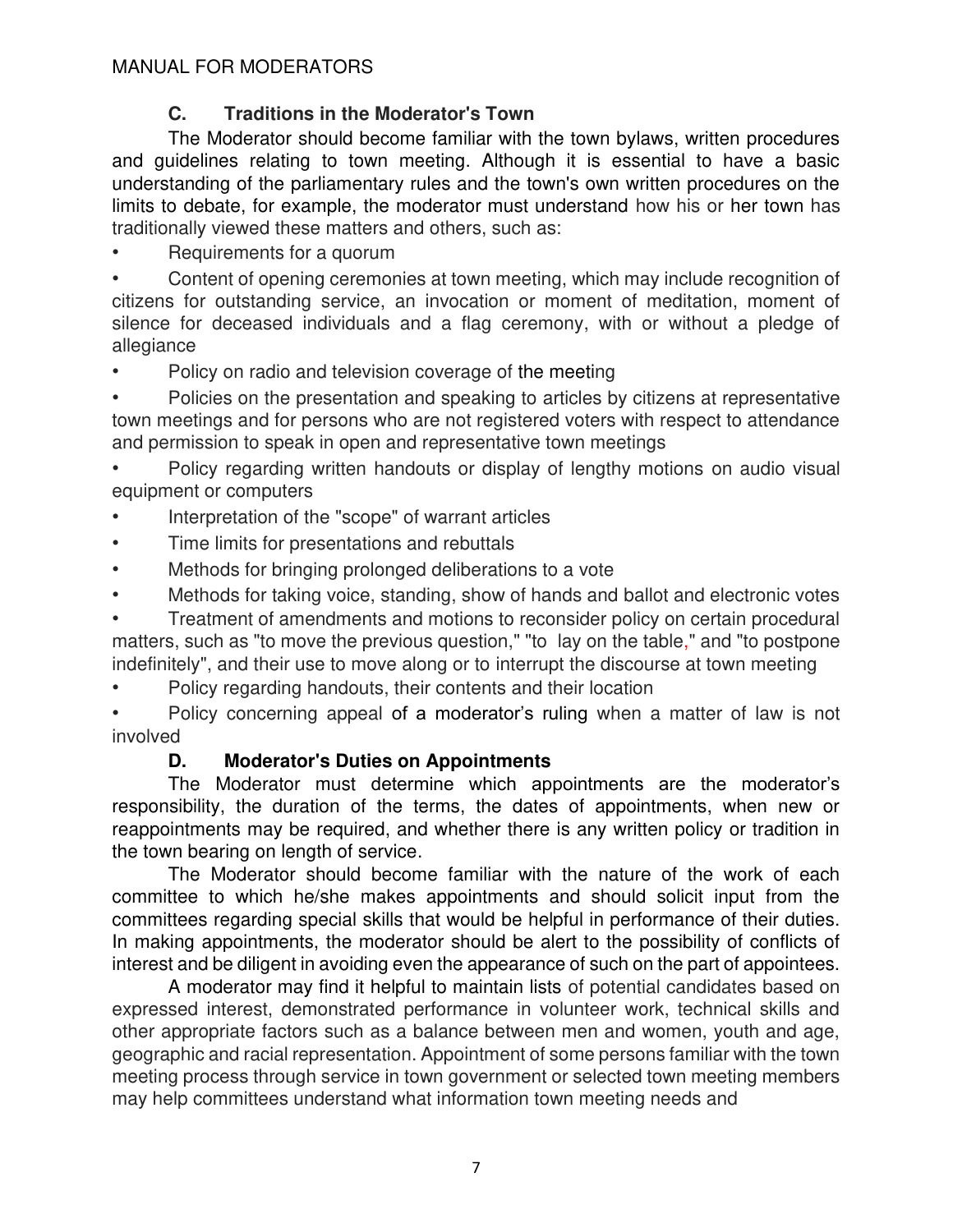#### MANUAL FOR MODERATORS

wants and when and how such information should be presented. In deciding whether or not to appoint an individual whom a moderator does not know personally, a moderator may wish to talk with persons who do know the individual and might also consider interviewing that individual. The Moderator may wish to write a letter of thanks to the retiring committee member upon completion of the term.

#### **Ill. PREPARATION FOR TOWN MEETING**

The better prepared the moderator is for a meeting, the easier it will be for the Moderator to contend with the myriad of issues which undoubtedly will arise.

#### **A. Preparation of the Warrant**

Although the statutes place the responsibility for the warrant in the hands of the selectmen, in some towns the selectmen welcome the input of the moderator on such matters as the order of articles and detailed review of the language of the articles by the Moderator as well as by the Town Counsel prior to publication of the warrant.

#### **B. Understand the Issues**

Familiarity with the issues, without taking sides, and knowing the identity of the chief proponents and opponents helps the moderator to understand the likely course of discussion of the motions. To obtain this information, the moderator should attend hearings where warrant articles are discussed. The planning board is required by statute to hold a public hearing on all zoning articles and to make a report to town meeting with recommendations. The finance committee, the selectmen, the local League of Women Voters and town meeting groups frequently host hearings or information meetings prior to a town meeting. A moderator also might consider attending regular meetings of the selectmen or of other town boards where certain warrant articles may be discussed. Another invaluable source of information is the local newspaper, including letters to the editor.

#### **C. Communications with Sponsors of Articles Prior to the Meeting**

The Moderator or the Selectmen either alone or together, depending in part on what the Town Bylaws provide, establishes a due date for submission of motions in order to allow time for review by the Moderator, Town Counsel and affected town boards and committees. The Moderator may wish to contact sponsors of the articles in order to inform them of requirements, if any, concerning time allowed for presentations; responsibility for and content of handouts; and types of audio-visual materials which can or must be used.

Some towns encourage rehearsal by article sponsors either directly before a town meeting session begins or at a mutually convenient time during the week. Familiarity with the use of the microphones and projectors contributes to a more smoothly run town meeting.

#### **D. Preparation and Distribution of Policies, Practices and Procedures**

If none exist, the Moderator should develop and distribute policies or guidelines for such matters as constraints imposed by Proposition 2 1/2; admission of children accompanied by parents; media coverage of town meeting; content and location of handouts; recognition of outstanding citizens/young people; smoking in the building; and refreshments on the Town Meeting floor.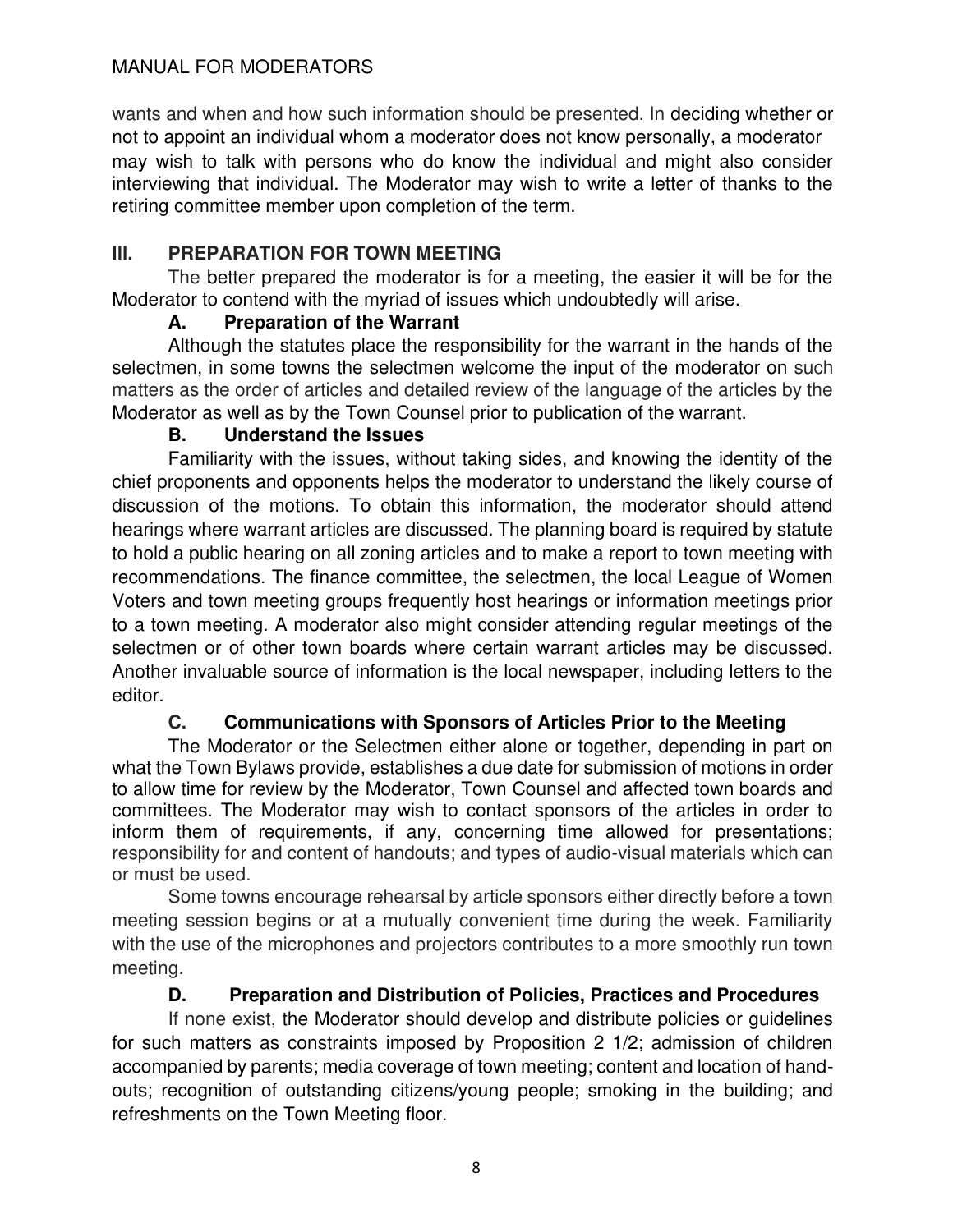It is very helpful if the Moderator prepares and distributes to all town meeting participants a synopsis of the basic parliamentary rules used as well as customary practices and procedures, noting particularly the distinction between articles and motions; protocol for speakers; motion and amendment procedures; time limits on debate; nondebatable motions; the only reasons for which a speaker may be interrupted; reconsideration; declaration by a speaker who has a conflict of interest on an article; termination of debate; distribution of handouts; and limits on applause and demonstrations. The procedure for counting votes should be carefully delineated and made familiar to all participants. In some towns this synopsis is a part of the warrant or finance committee's report.

Some moderators have found it useful to publish an article in the local newspaper prior to town meeting explaining the protocol regarding citizen participation.

#### **E. Meeting Prior to Town Meeting for Sponsors and "Other Players"**

In some towns, the Moderator holds a special session several days before town meeting as a "dry run." Its purpose is to prepare board, committee and citizen sponsors of all articles for Town Meeting, and to identify where problems may arise. It provides an opportunity, for example, to review procedural matters and to find out who will make the motions and who will make the presentations, what scheduling difficulties are anticipated, and whether there are any special requirements for audio-visual equipment. The meeting may also be used as a vehicle to determine whether amendments are anticipated and to ask for suggestions on the moderator's proposed method for handling certain articles. It is helpful to include the finance committee chair and town counsel as well as the chairs of boards and committees which are affected by citizen petition articles.

#### **F. Supporting Cast**

In some towns, the Moderator is assisted by a head teller or warden who is responsible for organizing tellers to count standing and ballot votes. In open town meetings there may be an assistant moderator to serve in the event that overflow facilities have to be used (Sections 10 and 14 of Chapter 39 of the Massachusetts General Laws). In both instances, the moderator should be sure there is a commitment prior to the meeting from specific individuals to be present at town meeting and to serve.

Tradition as to how the actual appointments are made differs among towns. In some towns, the appointment of the head teller is made by the Town Clerk, while the appointment of the assistant moderator may be made by letter from the Moderator to the appointee with a copy to the Town Clerk, while in other towns it is made by the Moderator at the meeting itself.

The situation is somewhat different if for some reason the elected moderator is unable to serve. There are two likely reasons for such inability:

1) absence due to accident, illness, or other adversity beyond control of the Moderator 2) real or perceived conflict of interest on the part of the moderator with regard to an issue which might cause the meeting to question the Moderator's impartiality in conduct of the proceedings.

 Section 14 of Chapter 39 of the Massachusetts General Laws provides for the election of a temporary moderator in the event that the elected moderator is absent. Although the statute does not explicitly address the issue of inability to serve due to conflict of interest, the Moderator may absent or recuse him/herself temporarily in that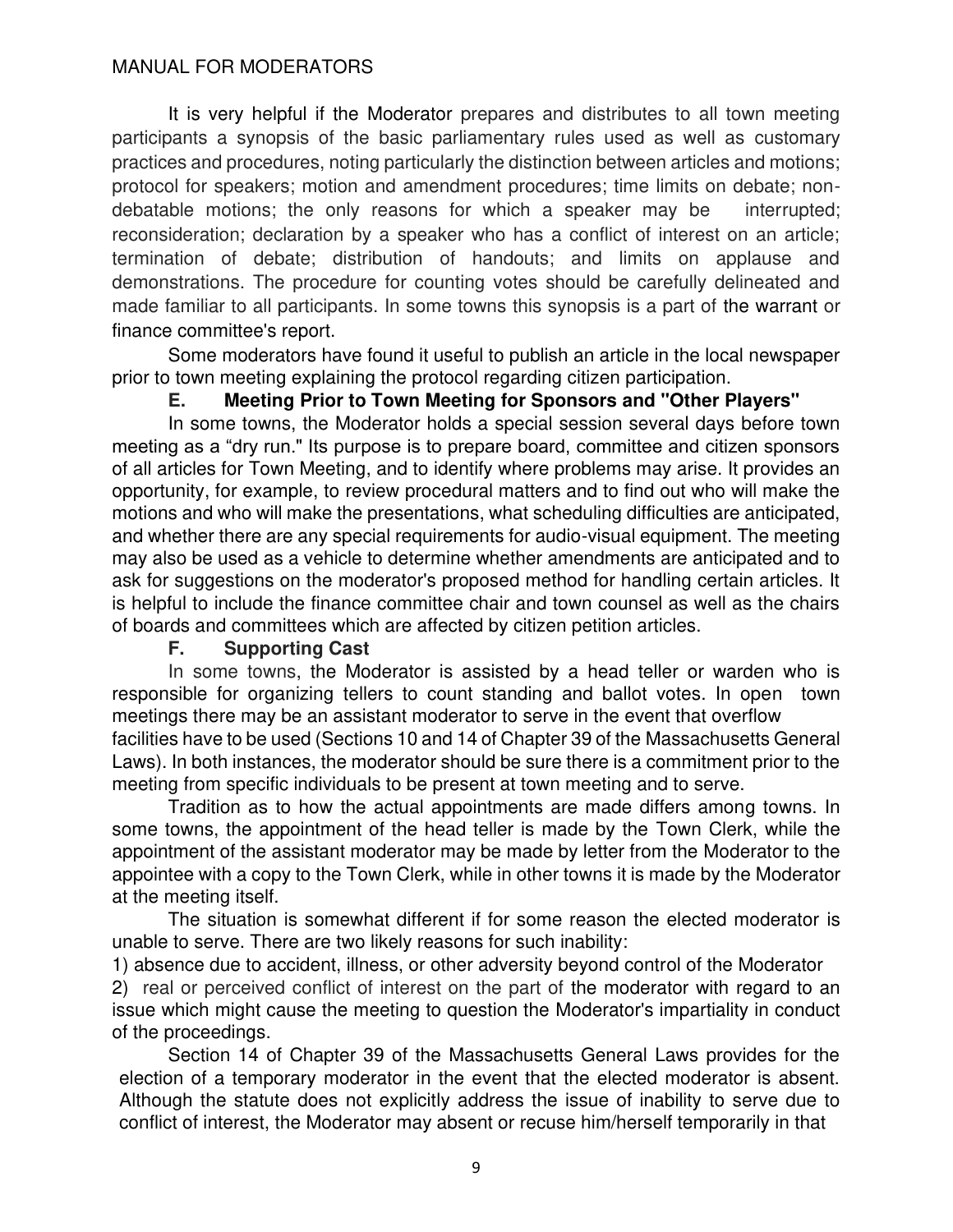#### MANUAL FOR MODERATORS

event, thereby allowing the meeting to elect a temporary moderator to serve during the period of absence or of recusal by the regularly elected moderator. In some towns, the Town Bylaws deal explicitly with this matter; in others, the Moderator, by tradition, appoints a substitute. If the Moderator foresees the need for election of a temporary moderator, prior consultation with Town Counsel is desirable.

#### **G. Orientation for New Representative Town Meeting Members**

 In some Representative Town Meeting towns, the Moderator, finance committee chair, and Town Counsel hold an orientation meeting for new town meeting members to answer questions, clarify financial terms and concepts, legal issues and parliamentary procedures.

#### **H. Moderator's Notebook - A Very Useful Tool**

To assist the Moderator in running town meeting, a notebook prepared by the moderator in advance of the meeting is an invaluable tool. Suggested contents include: introductory remarks to provide guidance regarding the procedures likely to be used during the meeting; a copy of each article, the main motion, and amendments known in advance, with special notations on the quantum of vote, the identity of the mover of the motion, the time allotted and persons involved in the initial presentation and with space to record procedural actions and the results of votes; a copy of the Town bylaws, or written guidelines or rules, as they relate to the conduct of town meeting; a copy of the ranking and debatability of motions; and a list of standard phrases to be used in the conduct of the meeting.

 A moderator may also find it useful to prepare a written agenda for each town meeting session for the Moderator's personal use, including a summary of previous actions on warrant articles. It is generally helpful for the moderator to inform the meeting at the beginning of each session as to which Articles have been acted on previously and which articles the meeting will take up next.

#### **IV. PHYSICAL PREPARATIONS AND FACILITIES**

#### **A. Scheduling Responsibilities**

The date for the opening session of Town Meeting is either set forth in the Town's Bylaws or established by the Selectmen. Dates for adjourned sessions may be established by bylaw, by the Selectmen or by vote of the town meeting. All dates should be widely publicized. There should be consultation between the Selectmen and the Moderator to assure that enough sessions are scheduled so that the meeting can complete action on the entire warrant and that the Moderator will be available on each scheduled date. The Selectmen should alert all other town boards and committees to avoid scheduling any meetings or hearings on the meeting dates.

The Moderator may suggest means of publicizing the meeting dates such as news releases, signs, banners and the like, but implementation is the responsibility of the Selectmen.

#### **B. Facilities**

Facilities for orderly conduct of the meeting are provided by the Selectmen, generally in accordance with requirements established by the Moderator after consultation with the Selectmen, Town Manager, town coordinator, administrative assistant, or executive secretary, as appropriate. In the case of Open Town Meeting, facilities must be adequate to accommodate the maximum probable turnout; this may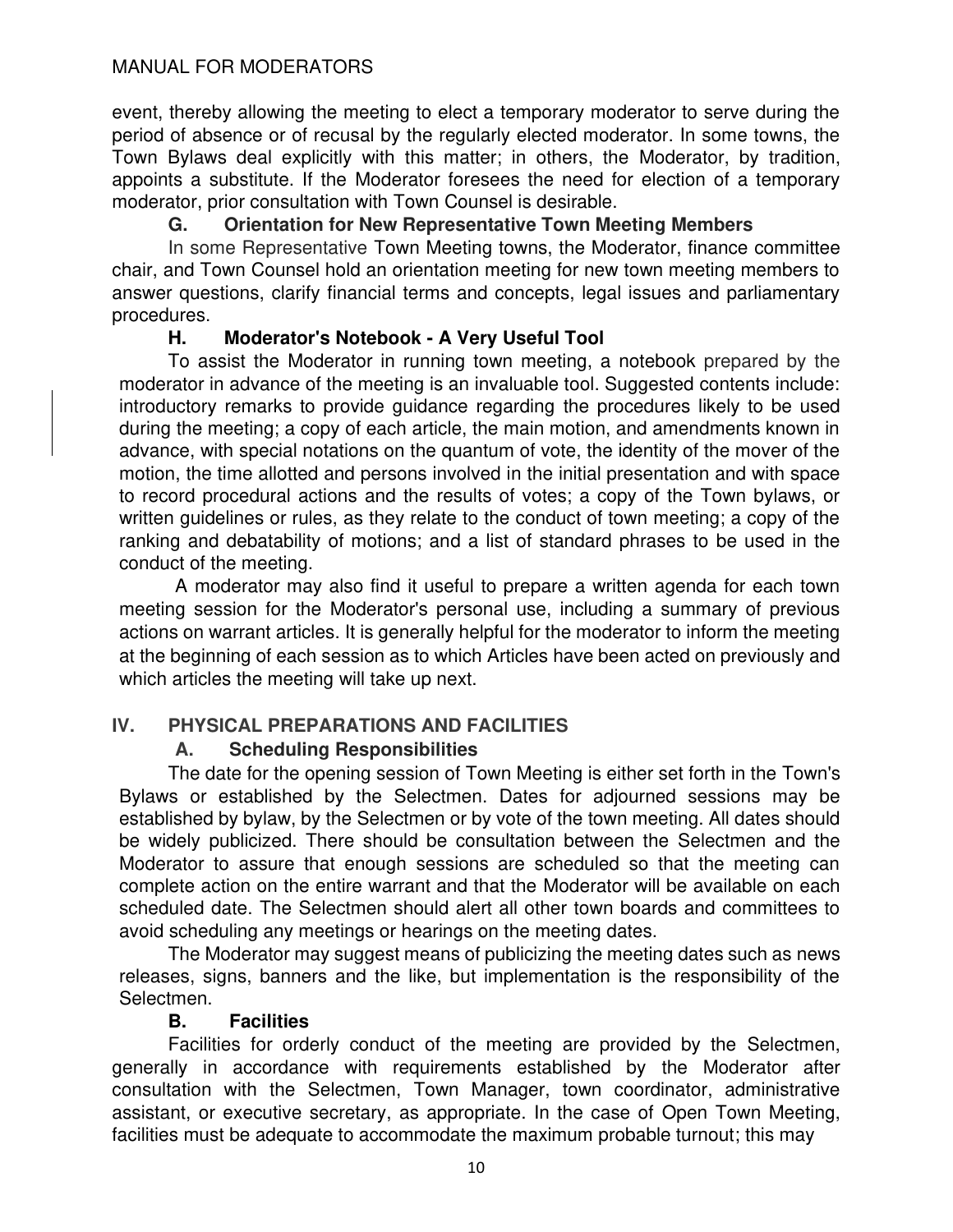require the provision of overflow facilities linked by appropriate sound systems if the main hall cannot accommodate everyone safely and in accordance with applicable building and fire safety codes. (Section 10 of Chapter 39 of the Massachusetts General Laws)

Within the meeting hall, there should be appropriate seating and tables for the Selectmen, finance committee, planning board, Town Clerk, Town Counsel, other boards and committees as required, and the press. A lectern should be provided for the Moderator, equipped with a microphone and reading light, and perhaps a clock/timer, and a gavel. A separate lectern should be provided for use by persons presenting articles.

A public address system will generally be required with a microphone for the Moderator, a second microphone at the lectern used by those presenting articles and usually several microphones readily accessible to persons wishing to address the meeting. Some moderators choose to designate a pro microphone where voters in support of a motion may speak and a con microphone for opponents to the motion. This allows the Moderator to balance the debate.

Devices for use with visual aids, i.e., projectors, may be needed. Occasionally additional facilities may be required.

Signs should clearly designate areas reserved for visitors and for residents who are not voters (or not town meeting members in the case of representative town meetings.) Signs can be used to establish separate sections for vote counting by the tellers.

At the entrance to the meeting hall there should be check-in tables for voters and authorized visitors, tables for handouts, facilities to display maps, charts, and photographs relevant to town meeting issues, signs designating refreshment and

smoking areas and specifying the doors to the main hall that should be kept closed. Where the layout of the meeting hall permits, it is preferable to locate these facilities in the lobby immediately outside the hall itself.

Provision should be made to conduct ballot votes if required. In some towns, ballot votes are frequent. In others, they are unusual, but the voters can always require a ballot vote so it is important to be prepared. The discussion of methods in Town Meeting Time (Chapter 11, Section 67: Voting) providing an excellent background on this subject. Keep in mind that State law requires a two-thirds vote for a secret ballot at Representative Town Meetings, and some of those towns have bylaws prohibiting secret ballots altogether.

If multiple halls are necessary, all audio-visual needs in the main hall should also be available in the secondary halls.

#### **C. Media Coverage**

If there is to be cable or network television coverage of the meeting, placement of cameras and provision of auxiliary lighting should be worked out with the provider of the coverage ahead of the meeting with a view to minimizing any intrusion. Coordination of the sound pickup between the public address system and TV broadcast is desirable. Reporters from the press should be seated in an area designated by the Moderator.

#### **D. Supporting Personnel**

The Selectmen are responsible for actually providing the supporting personnel in accordance with the needs identified by the Moderator. People who know how the systems work should be present to handle heating, lighting, audio and similar problems. A police officer and/or Constable should be present at all times.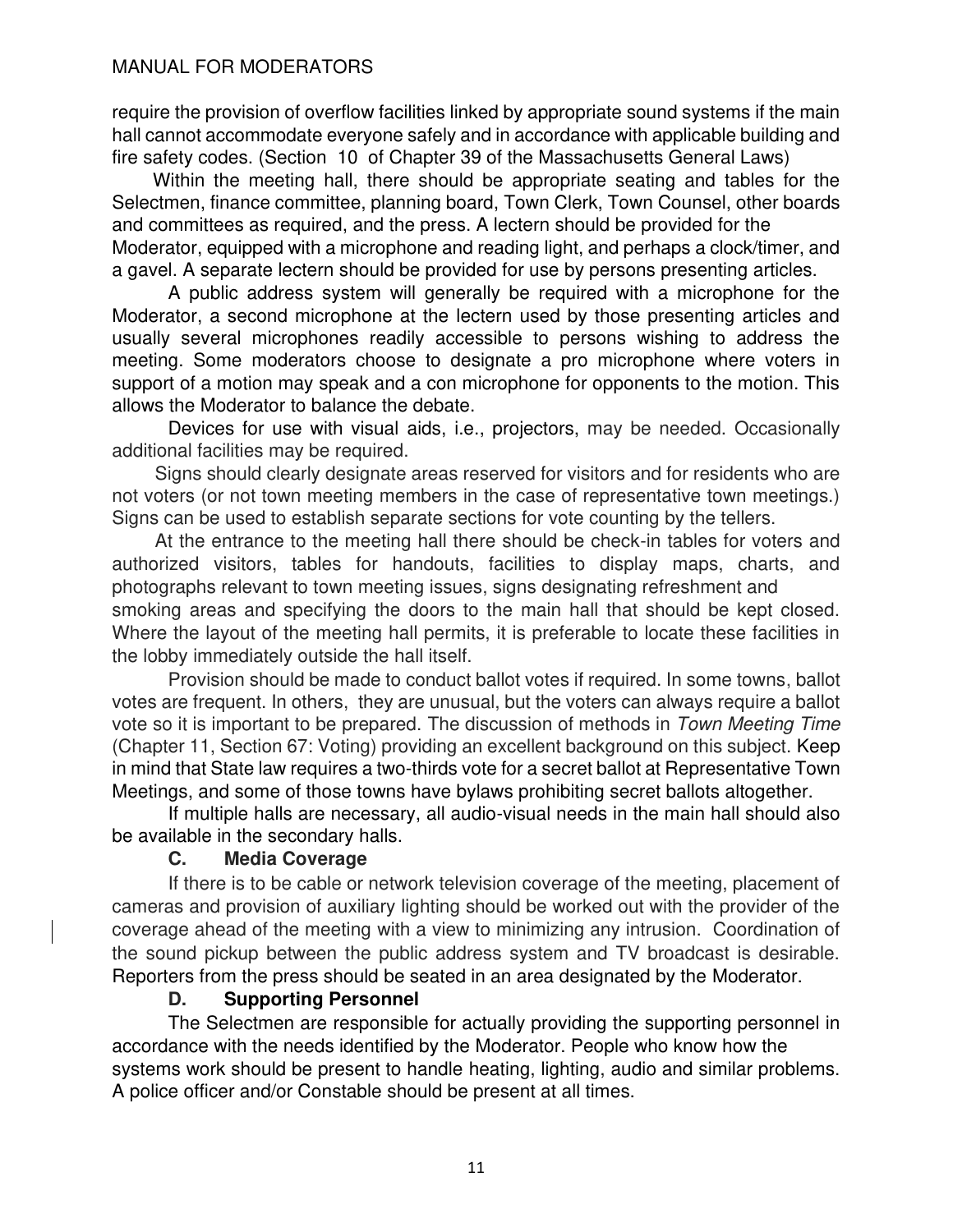## **E. Checking-out Facilities before the Meeting**

It is generally a good idea to make sure that the required arrangements have actually been lined up ahead of the meeting. Once in place, the actual facilities should be checked out by the Moderator prior to the start of each session, especially to be sure that the public address system is working properly, and that visual aid devices project images of adequate size.

The Moderator should also check to be sure that no unauthorized displays or materials have been set up in the lobby or entrance to the meeting hall.

## **V. CONDUCT OF THE MEETING**

## **A. Preliminary Procedures**

The Moderator should plan to arrive at the meeting at least a half an hour before of each session to answer last minute questions, review proposed amendments, check the audio-visual system and help anyone learning to use the microphones and projectors.

#### **B. Opening Ceremonies**

The meeting should start promptly. Those involved in any opening ceremonies will have been briefed by the Moderator regarding order of ceremonies and timing. It is up to the Moderator to see that events move smoothly and that those in attendance are quiet, attentive and respectful.

## **C. Introductory Remarks at the Beginning of Town Meeting**

The Moderator's introductory remarks can set the tone for the entire meeting. They should cover such housekeeping items as seating arrangements, the location and use of microphones, dates of subsequent meetings and the proposed order of the articles.

The remarks should also cover the authority for the parliamentary procedures to be used and the most significant practices and procedures that will be followed such as how to obtain recognition and ask questions; who may make motions and amendments; limits on debate; termination of debate; adjournment customs, and limits on applause and demonstrations. It is often helpful if the Moderator makes a few brief comments regarding the importance of full and open discussion, fair play, goodwill, and a respect for differing viewpoints.

Subsequent sessions, if any, may call for a review of the previous remarks, underscoring those areas in which there have been lapses in the previous session(s). It is often useful to keep a written record of what has been said.

## **D. The Meeting**

The Moderator should:

- Be prepared. If town meeting customarily lasts for only one session, there may be several attempts at testing by self-styled parliamentary experts, and in those towns which have several sessions the testing may occur on and off over the course of the meeting.
- o Be fair and impartial, firm but cordial.
- o Rule on all issues of procedure. In some towns, but not all, tradition allows for an appeal to the meeting of a moderator's ruling. Town Meeting Time states, however, that "the better rule in Massachusetts is that the statute puts the burden on the Moderator and it cannot be avoided by letting the meeting decide." (Town Meeting Time, §48) An appeal process is included in the Bylaws of some towns, as well. In no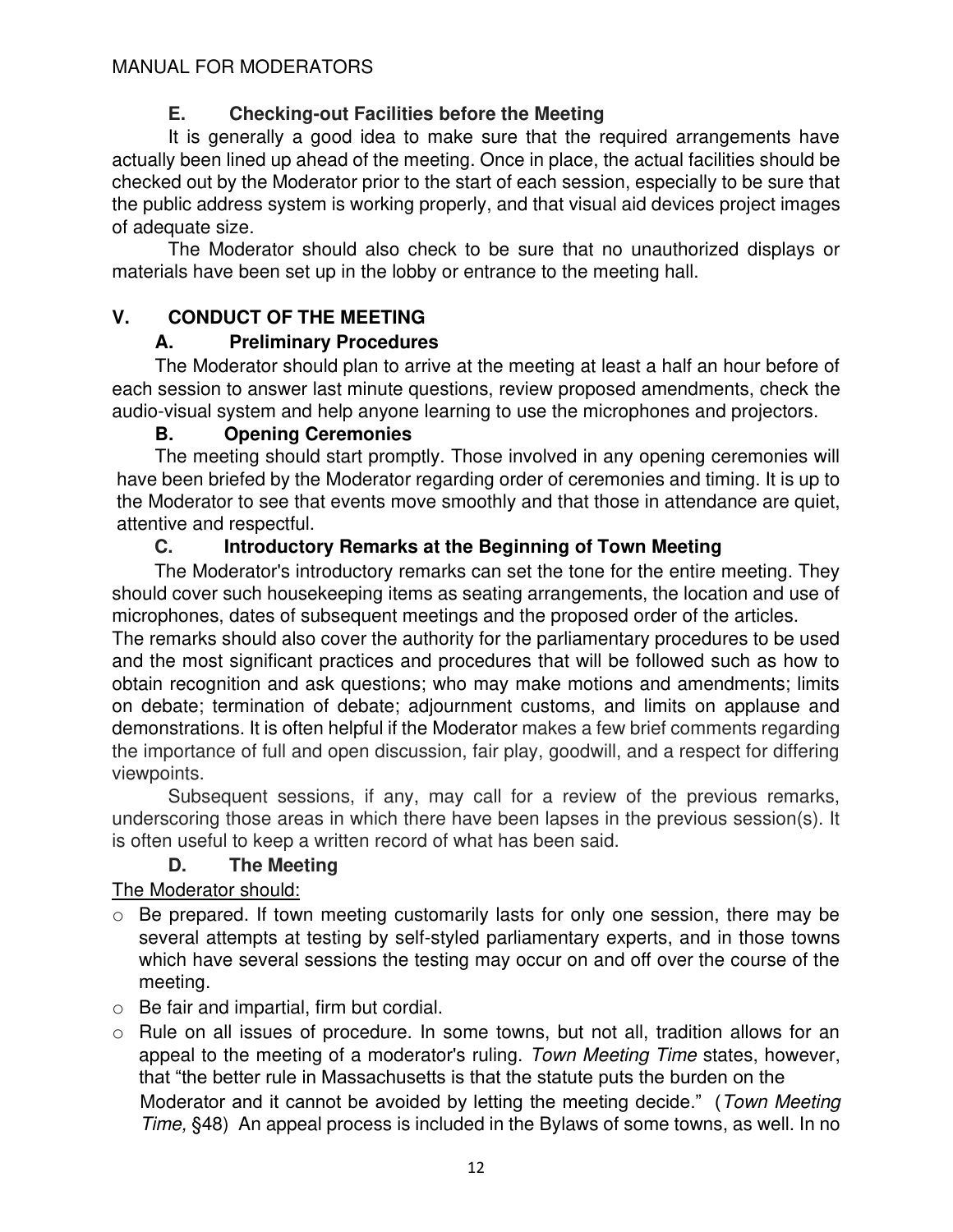case, however, should an appeal be allowed that attempts to override a State statute or Town Bylaw (e.g., a quantum of vote).

- o Apply rules evenhandedly.
- o Keep procedures simple.
- o Explain the effect of a YES or NO vote in complicated situations.
- o Alternate viewpoints to the extent people's positions are known (see pro and con microphones, page 11.)
- o Encourage the meeting to stop deliberating and vote when no new information is being presented on the subject under discussion.
- $\circ$  In towns where the previous question is permitted, point out to the meeting, when, in the Moderator's judgment, it appears the question has been moved prematurely, how many more persons were seeking to be recognized.
- o Try to control, within the limits of the community's tolerance, persons who stray from the subject at hand or become unduly repetitious.
- o Use a bit of humor to relax a tense situation
- o Do not allow cross-examination. Questions and comments must come through the Moderator.

#### The Moderator should not:

- o Hesitate or equivocate.
- o Allow slurs on the motives or character of meeting participants, town officials or employees.
- $\circ$  Allow participants to cross-examine. All questions and remarks must be addressed to and through the Moderator. In addition, if a person asks a question of a town official or other attendee and the person feels that the question was not answered, the response by the Moderator should be "That person is not under cross-examination. If the person elects not to answer, you will have to make up your own mind, as will others, as to how important the missing information is to you." There is a school of thought that the Moderator should pursue the answer by querying the body for someone else who may be able to provide relevant information.

#### **E. Voting**

There are several methods used for voting. Some are ruled by Town Bylaw and others by tradition.

Voice Vote. This is the simplest system. All those in favor are asked to say "Aye" followed by an identical request for no votes. In all but cases of near unanimity, this method should be avoided. It is too easy for one side or the other to attempt to outshout the other side.

Show of Hands. All those in favor are asked to raise their hands, followed by an identical request for no votes.

Card System. This works much like the show of hands method. Attendees are given a card upon checking into town meeting. They are usually color-coded by session. Those in favor show their cards, followed by those opposed.

Counted Vote. This is usually accomplished by the Moderator asking those in favor to stand (followed, of course, by asking those opposed to stand). The Moderator chooses tellers to count those standing and then to report the totals to the clerk. The Moderator then declares the vote. In some towns, the tellers must be sworn in.